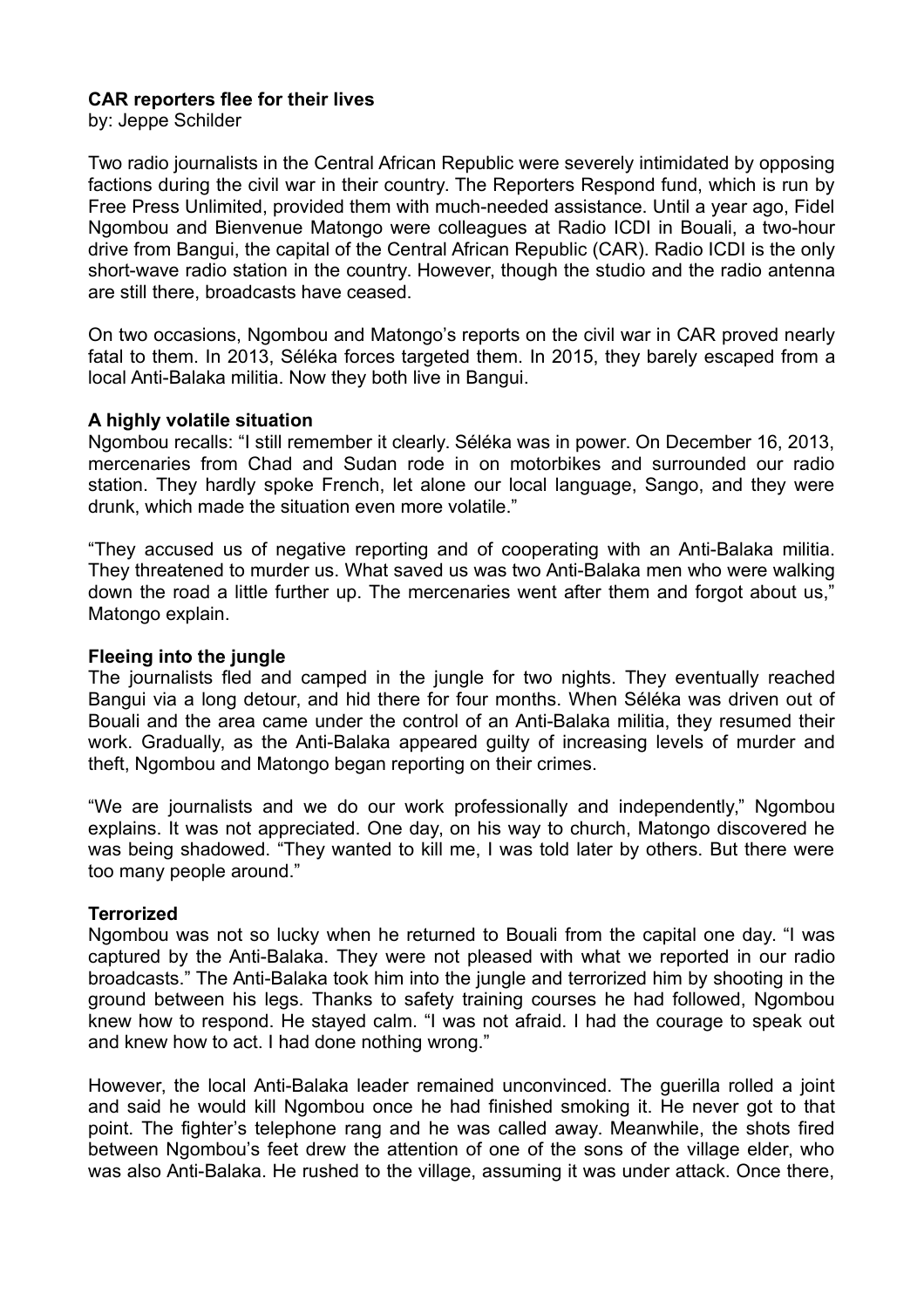he heard that the militia had captured a journalist and taken him into the jungle to be executed. He called on a young fighter to take him to where Ngombou, who was his friend, was being held.

## **Finally freed**

After hours of kneeling on the ground with weapons pointed at him, Ngombou was freed, thanks to the intervention of the village elder's son. "Immediately after I was freed I called Matongo to warn him. He had to flee for his life."

When Ngombou himself returns to Bouali a year later, the tension is written all over his face. This is where guerillas shot between his legs. He is safe now, but it is clear he does not feel comfortable here. The Anti-Balaka leader is in prison, other rebels have resumed their normal daily life and peace seems to have returned. But it is a fragile peace. There are still plenty of weapons around, even though they are out of sight for now.

### **No after care**

What bothers the radio reporters is that they feel abandoned. "Afterwards, no one asked what happened; it was as if no one cared what we went through," says Ngombou. Matongo adds: "ICDI called me after they heard about it. They didn't ask how I was, they only asked if the equipment was still intact."

It was only after Jean Ignace Manengou, director of the Association of Central African Community Radio Stations (ARC) and the main partner of Free Press Unlimited in CAR, broadcast the story that attention was given to the reporters' experiences. Free Press Unlimited came to their aid financially. Each of them received \$ 2,000 from the emergency fund for journalists, Reporters Respond. "Since we were no longer working, we were no longer being paid."

Ngombou does not want to go back to Bouali to work for Radio ICDI. The events have left a lasting impression on him.

### **Help within 48 hours**

Members of the press worldwide face increasing repression, violence and intimidation by governments, militias and other parties. Unfortunately for many journalists working in troubled areas, such threats are a daily reality. Many lose their equipment, their workspace and sometimes their lives.

### **Direct assistance**

To help reporters continue their vital work, Free Press Unlimited launched Reporters Respond. This international emergency fund provides direct assistance to journalists in danger or distress, enabling them to resume work as quickly as possible when faced with obstruction, legal action, vandalism or intimidation. Support is provided irrespective of the medium or the area covered by the journalist.

The assistance is mainly financial in nature, but Free Press Unlimited also has a database of professionals who can assist with things like legal advice, trauma support and crossborder evacuation. "Even if we ourselves do not have local contacts, we always manage to find an organization in our network that has," says Leon Willems, director of Free Press Unlimited.